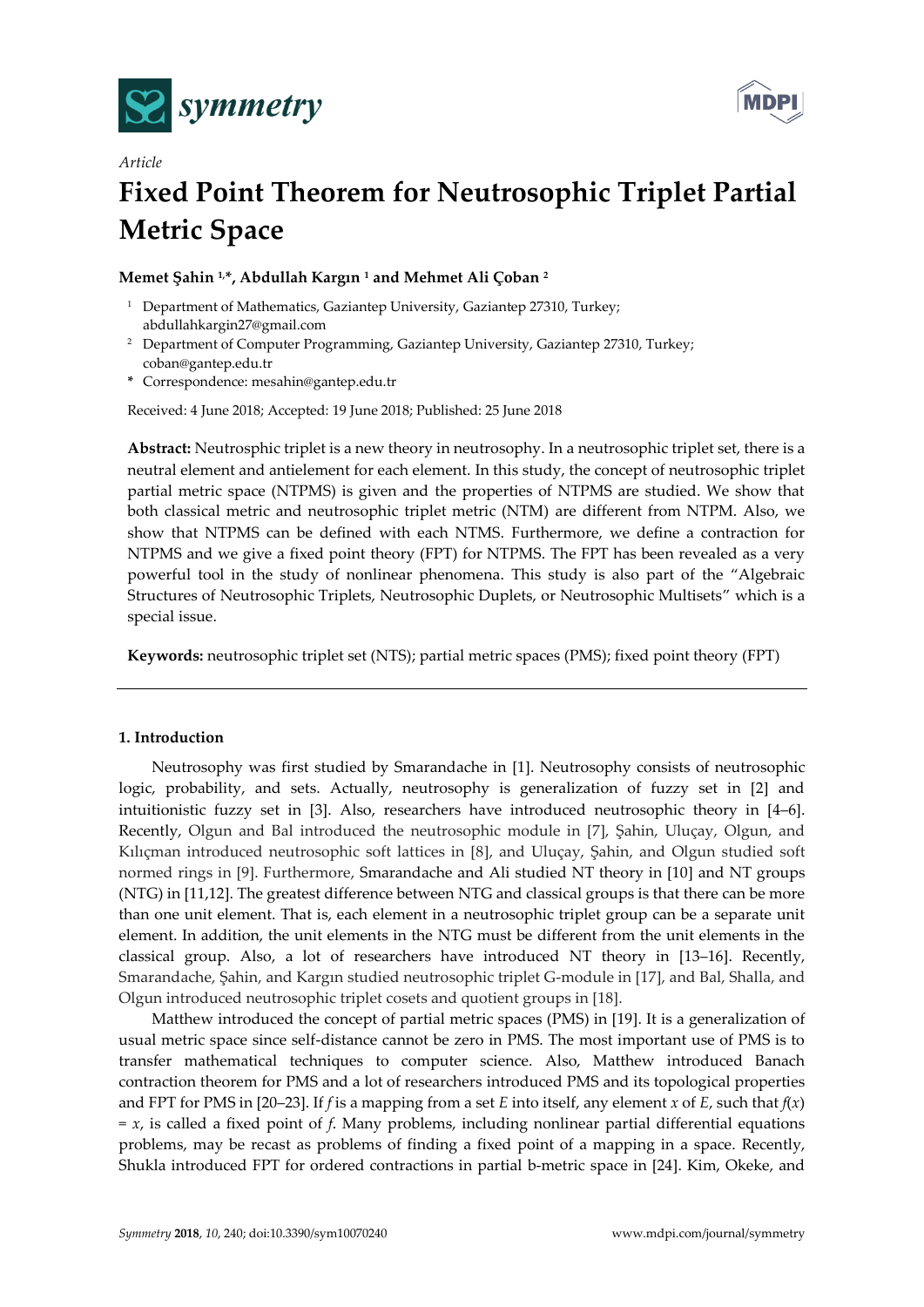Lim introduced common coupled FPT for w-compatible mappings in PMS in [25]. Pant, Shukla, and Panicker introduced new FPT in PMS in [26].

In this paper, we first introduced PMS and contraction in NT theory. So, we obtained a new structure for developing NT theory. Thus, researchers can arrive at nonlinear partial differential equations problem solutions in NT theory. In Section 2, we give some basic results and definitions for NTPM and NTM. In Section 3, NTPMS is defined and some properties of a NTPMS are given. It was shown that both the classical metric and NTM are different from the NTPM, and NTPMS can be defined with each NTMS. Furthermore, the convergent sequence and Cauchy sequence in NTPMS are defined. Also, complete NTPMS are defined. Later, we define contractions for NTPM and we give some properties of these contractions. Furthermore, we give a FPT for NTPMS. In Section 4, we give conclusions.

#### **2. Preliminaries**

We give some basic results and definitions for NTPM and NTM in this section.

**Definition 1 ([19]).** Let *A* be nonempty set. If the function  $p_m:AxA \to \mathbb{R}^+$  satisfies the conditions given *below; p is called a PM.*  $\forall a, b, c \in A;$ 

- *(i)*  $p_m(a, a) = p_m(b, b) = p_m(a, b) = p_m(b, a) \iff a = b;$
- *(ii)*  $p_m(a, a) \leq p_m(a, b);$
- *(iii)*  $p_m(a, b) = p_m(b, a);$
- $(iv)$   $p_m(a, c) \leq p_m(a, b) + p_m(b, c) p_m(b, b);$

*Also, (A,*  $p_m$ *) is called a PMS.* 

**Definition 2 (**[12]**).** *Let N be a nonempty and # be a binary operation. Then, N is called a NT if the given below conditions are satisfied.*

- *(i) There is neutral element*  $(new(x))$  *for*  $x \in N$  *such that*  $x^*$ *neut*(*x*) = *neut*(*x*)<sup>\*</sup> *x* = *x*.
- *(ii) There is anti element (anti(x)) for*  $x \in N$  *such that*  $x^*$ *anti*(*x*) = *anti*(*x*)<sup>\*</sup> *x* = *neut*(*x*).

*NT is shown by*  $(x, \text{neut}(x), \text{anti}(x))$ .

**Definition 3 ([15]).** Let (M, #) be a NTS and a#b  $\in$  *N,*  $\forall$  *a, b*  $\in$  *M*. NTM is a map  $d_T: MxM \to \mathbb{R}^+ \cup \{0\}$  such *that*  $\forall a, b, c \in M$ ,

- *(a)*  $d_T(a, b) ≥ 0$
- *(b) If a* = *b, then*  $d_T(a, b) = 0$
- (*c*)  $d_T(a, b) = d_T(a, b)$
- *(d)* If there exists any element  $c \in M$  such that  $d_T(a, c) \leq d_T(a, c^*neut(b)),$  *then*  $d_T(a, c^*neut(b)) \leq d_T(a, b) + d_T(b, c).$

*Also, ((M,\*),*  $d<sub>T</sub>$ *) space is called NTMS.* 

## **3. Neutrosophic Triplet Partial Metric Space**

Partial metric is the generalization of usual metric space, since self-distance cannot be zero in partial metric space. The most important use of PMS is to transfer mathematical techniques to computer science. Also, If *f* is a mapping from a set *E* into itself, any element *x* of *E* such that  $f(x) = x$  is called a fixed point of *f*. Many problems, including nonlinear partial differential equations problems, may be recast as problems of finding a fixed point of a mapping in a space. In this section, we introduced firstly PMS and FPT in NT theory. So, we obtained a new structure for developing NT theory. Thus, researchers can arrive at nonlinear partial differential equations problem solutions in NT theory.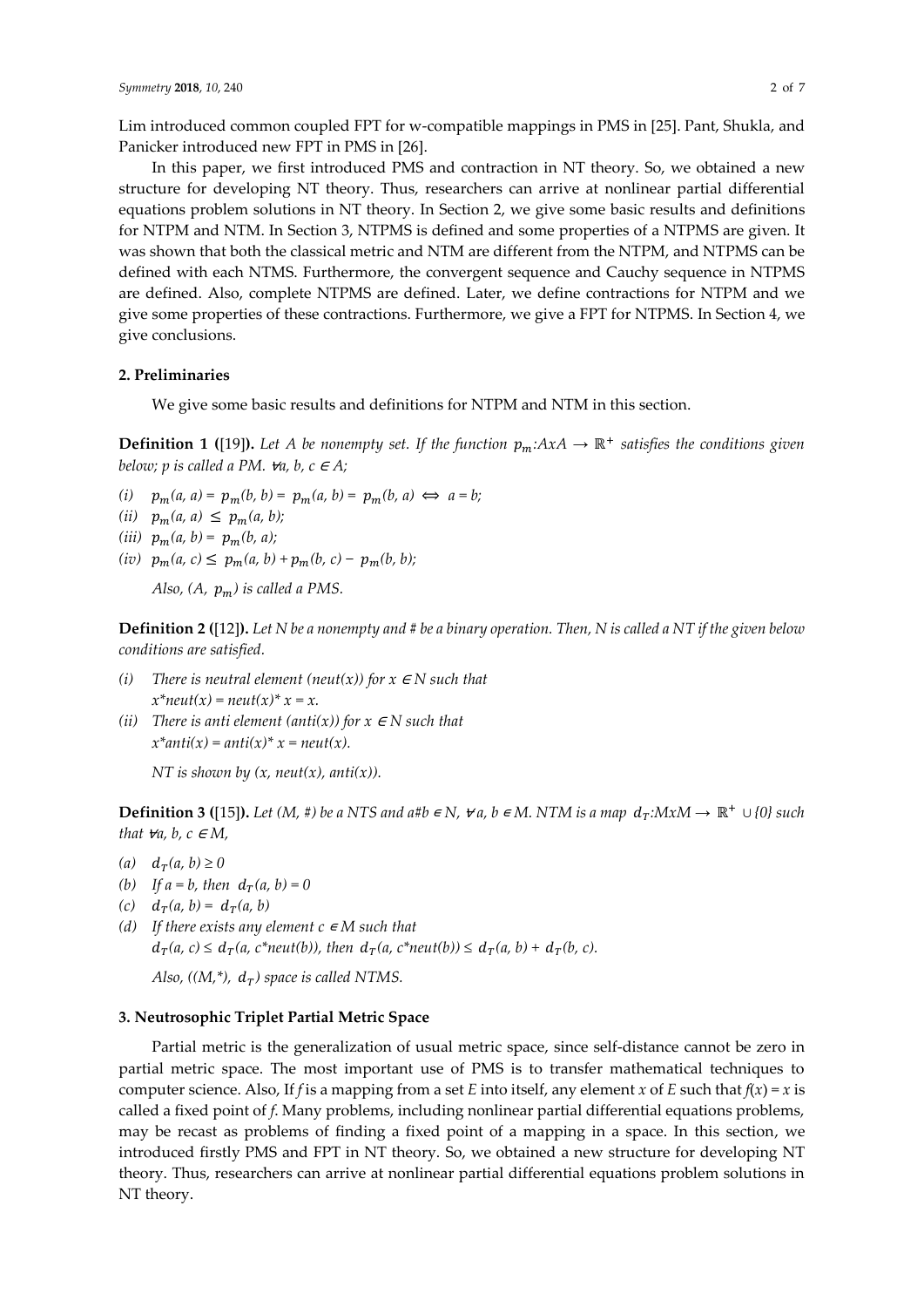**Definition 4.** Let  $(A, \#)$  be a NTS and a#b  $\in A$ ,  $\forall a, b \in A$ . NTPM is a map  $p_N: A x A \to \mathbb{R}^+ \cup \{0\}$  such that  $\forall a$ ,  $b, c \in A$ 

- $(i)$   $0 \leq p_N(a, a) \leq p_N(a, b)$
- *(ii)* If  $p_N(a, a) = p_N(a, b) = p_N(b, b) = 0$ , then there exits any a, b such that  $a = b$ .
- *(iii)*  $p_N(a, b) = p_N(a, b)$
- *(iv) If there exists any element b*  $\in$  *A such that*  $p_N(a, c) \leq p_N(a, c \# \textit{neut}(b))$ , then  $p_N(a, c \# \textit{neut}(b)) \leq p_N(a, b) +$  $p_N(b, c) - p_N(b, b)$

*Additionally,*  $((A, \#), p_N)$  *is called NTPMS.* 

**Example 1.** Let A be a nonempty set and  $P(A)$  be power set of A and  $m(X)$  be cardinal of  $X \in P(A)$ . Where, it is *clear that*  $X \cup X = X$ . Thus; we give that neut $(X) = X$  and anti $(X) = X$  for  $X \in P(A)$ . So,  $(P(A), ∪)$  is a NTS. We *give the function*  $p_N$ :  $P(A)x P(A) \to \mathbb{R}^+ \cup \{0\}$  such that  $p_N(X,Y) = max\{m(X), m(Y)\}$ . From Definition 4,

*(i), (ii) and (iii) are apparent.*

*(iv)* Let  $\emptyset$  *be empty element of P(X). Then,*  $p_N(X, Y) = p_N(X, Y \cup \emptyset)$  since for  $p_N(X, Y \cup \emptyset) = p_N(X, Y) =$ *max{m(X), m(Y)}. Also, it is clear that*

 $max{m(X), m(Y)}$   $\leq max{m(X), m(Z)}$  +  $max{m(Z), m(Y)}$  –  $max{m(\emptyset), m(\emptyset)}$ .

*Therefore,*  $p_N(X, Y \cup \emptyset) \leq p_N(X, \emptyset) + p_N(\emptyset, Y) - p_N(\emptyset, \emptyset)$ . *Thus,* ((P(A), ∪),  $p_N$ ) is a NTPMS.

**Corollary 1.** *NTPM is different from the partial metric. Because there isn't a "#"binary operation and neutral of x in PMS.*

**Corollary 2.** *Generally the NTPM is different from NT metric, since for*  $p_N(x, x) \geq 0$ .

**Theorem 1.** *Let A be a nonempty set and P(A) be power set of A and m(X) be cardinal of X*  $\in$  *P(A) and (P(A),*  $\#$ ), d) be a NT metric space (NTMS). If there exists any Z  $\in$  P(A) such that  $m(Y\#neut(Z) = m(Y);$  then  $((P(A), \#), p_N)$  *is a* NTPMS such that

$$
p_N(X, Y) = \frac{d(X, Y) + m(X) + m(Y)}{2}
$$

# **Proof.**

- (i)  $p_N(X, X) = \frac{d(X,X) + m(X) + m(X)}{2} = m(X) \le \frac{d(X,Y) + m(X) + m(Y)}{2}$  $\frac{d(x,y+m(Y))}{2} = p_N(X, Y)$ , since for  $d(X,X) = 0$ . Thus; 0  $\leq p_N(X, X) \leq p_N(X, Y)$  for  $X, Y \in P(A)$ .
- (ii) If  $p_N(X, X) = p_N(X, Y) = p_N(Y, Y) = 0$ , then
- (iii)  $\frac{d(x,x)+m(x)+m(x)}{2} = \frac{d(x,y)+m(x)+m(y)}{2}$  $\frac{a(x)+m(Y)}{2} = \frac{d(Y,Y)+m(Y)+m(Y)}{2} = 0$  and  $d(X,Y) + m(X) + m(Y) = 0$ . 2 Where,  $m(X) = 0$ ,  $m(Y) = 0$  and  $d(X, Y) = 0$ . Thus,  $X = Y = \emptyset$  (empty set).
- (iv)  $p_N(X, Y) = \frac{d(X,Y) + m(X) + m(Y)}{2} = \frac{d(Y,X) + m(Y) + m(X)}{2}$  $\frac{d(Y,Y+h(X))}{2} = p_N(Y,X)$ , since for  $d(X, Y)=d(Y,X)$ .
- (v) We suppose that there exists any  $Z \in P(A)$  such that  $m(Y \# \text{neut}(Z)) = m(Y)$  and  $p_N(X, Y) \le$  $p_N(X, Y \# \text{neut}(Z))$ . Thus,

$$
\frac{d(X,Y) + m(X) + m(Y)}{2} \le \frac{d(X,Y + \text{neut}(Z)) + m(X) + m(Y + \text{neut}(Z))}{2}
$$
(1)

From (1),  $d(X, Y) \le d(X, Y \# \text{neut}(Z))$ . Since  $(P(A), \#)$ , *d*) is a NTMS,

$$
d(X, Y \# \text{neut}(Z)) \le d(X, Z) + d(X, Z) \tag{2}
$$

From (1), (2)

$$
\frac{d(X,Y) + m(X) + m(Y)}{2} \le \frac{d(X,Y + \text{neut}(Z)) + m(X) + m(Y + \text{neut}(Z))}{2} \le \frac{d(X,Z) + d(Z,Y) + m(X) + m(Y) + m(Z)}{2} = \frac{d(X,Z) + m(X) + m(Z)}{2} + \frac{d(Z,Y) + m(Z) + m(Y)}{2} - m(Z). \text{ Where, } p_N(Z,Z) = m(Z).
$$

Thus,  $p_N(X, Y^* \text{neut}(Z)) \leq p_N(X, Z) + p_N(Z, Y) - p_N(Z, Z)$ . Hence,  $((P(A), \#), p_N)$  is a NTPMS. □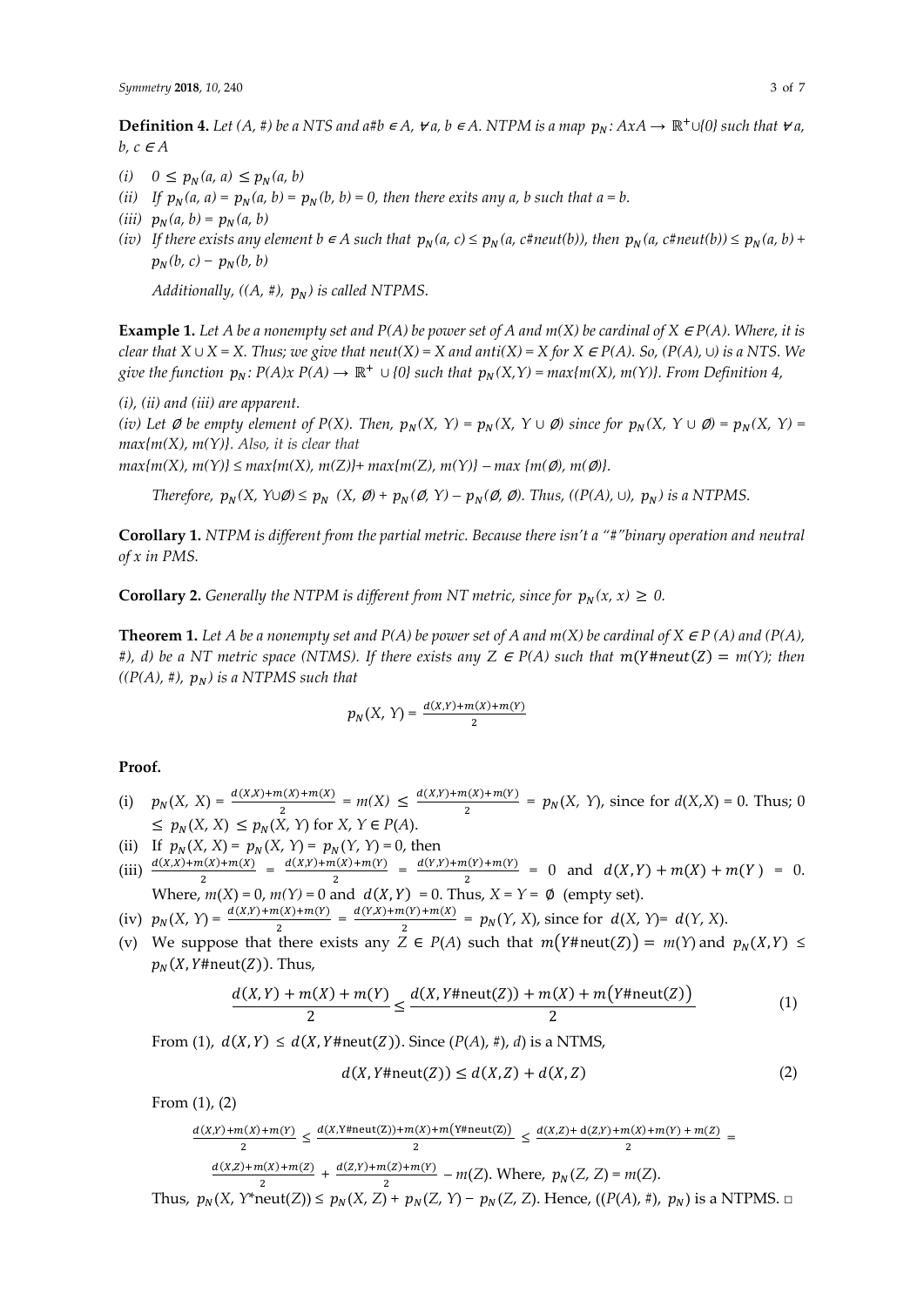**Theorem 2.** Let  $(A, \#)$  be a NT set,  $k \in \mathbb{R}^+$  and  $((A, \#), d_T)$  be a NTMS. Then;  $((A, \#), p_N)$  is a NTPMS such *that*

 $p_N(a, b) = d_T(a, b) + k$ ,  $\forall a, b \in A$ .

# **Proof.**

- (i) Since for  $d_T(a, a) = 0, 0 \leq p_N(a, a) = d_T(a, a) + k = k \leq p_N(a, b) = d_T(a, b) + k$ . Thus;
- (ii)  $0 \leq p_N(a, a) \leq p_N(a, b)$ .
- (iii) There do not exists *a*,  $b \in A$  such that  $p_N(a, a) = p_N(a, b) = p_N(b, b) = 0$  since for  $k \in \mathbb{R}^+$  and  $d_T(a, a) = 0.$
- (iv)  $p_N(a, b) = d_T(a, b) + k = d_T(b, a) + k$ , since for  $d_T(a, b) = d_T(b, a)$ .
- (v) Suppose that there exists any element  $c \in A$  such that  $p_N(a, b) \leq p_N(a, b) \neq \text{m}(a, b)$ . Then  $d_T(a, b)$  $+k \leq d_T(a, b\# \text{neut}(c)) + k$ . Thus,

$$
d_T(a, b) \le d_T(a, b \# \text{neut}(c))
$$
\n(3)

Also,

$$
d_T(a, b \# \text{neut}(c)) \leq d_T(a, c) + d_T(c, b)
$$
\n
$$
(4)
$$

since for  $((A, \#), d_T)$  is a NTMS.

From (3) and (4),

 $p_N(a, b) \leq p_N(a, b \# \text{neut}(c)) = d_T(a, b \# \text{neut}(c)) + k \leq d_T(a, c) + d_T(c, b) + k = p_N(a, c) + p_N(c, b) - k.$ 

where,  $p_N(c, c) = k$ . Thus;

 $p_N(a, b\# \text{neut}(c)) \leq p_N(a, c) + p_N(c, b) - p_N(c, c)$ . Hence,  $((A, \#), p_N)$  is a NTPMS.  $\Box$ 

**Corollary 3.** *From Theorem 2, we can define NTPMS with each NTMS.*

**Definition 5.** Let  $((A, \#), p_N)$  be a NTPMS,  $\{x_n\}$  be a sequence in NTPMS and a  $\in A$ . If for  $\forall \varepsilon > 0$  and  $\forall n \ge M$ , *there exist a*  $M \in \mathbb{N}$  *such that*  $p_N(a, \{x_n\}) < \varepsilon + p_N(a, a)$ , *then*  $\{x_n\}$  *converges to*  $a \in A$ . It is shown by

 $\lim_{n \to \infty} x_n = a$  or  $x_n \to a$ .

**Definition 6.** *Let*  $((A, \#), p_N)$  be a NTPMS,  $\{x_n\}$  be a sequence in NTPMS and a  $\in A$ . If for  $\forall \varepsilon > 0$  and  $\forall n$ , m  $\geq M$ , there exist a M  $\in$  N such that  $p_N(\{x_m\}, \{x_n\}) < \varepsilon + p_N(a, a)$ ; then  $\{x_n\}$  is a Cauchy sequence in  $((A, \#), p_N)$ .

**Theorem 3.** Let  $((A, \#), p_N)$  be a NTPMS,  $\{x_n\}$  be a convergent sequence in NTPMS and  $p_N(\{x_m\}, \{x_n\}) \leq$  $p_N({x_m}, {x_n})$  \*neut(a)) for any  $a \in A$ . Then  ${x_n}$  is a Cauchy sequence in NTPMS.

#### **Proof.**

It is clear that

$$
p_N(a, \{x_n\}) < \varepsilon/2 + p_N(a, a) \tag{5}
$$

for each  $n \geq M$  or

$$
p_N(a, \{x_m\}) < \varepsilon/2 + p_N(a, a) \tag{6}
$$

for each  $m \geq M$ 

Because  $\{x_n\}$  is a convergent. Then, we suppose that  $p_N(\{x_m\}, \{x_n\}) \leq p_N(\{x_m\}, \{x_n\})$  \*neut(*a*)) for any  $a \in A$ . It is clear that for  $n, m \ge M$ ;

$$
p_N(\{x_m\}, \{x_n\}) \le p_N(\{x_m\}, \{x_n\}) \text{ 'neut}(a)) \le p_N(a, \{x_n\}) + p_N(a, \{x_m\}) - p_N(a, a) \tag{7}
$$

Because ((*A*, #),  $p_N$ ) is a NTPMS. From (5)–(7),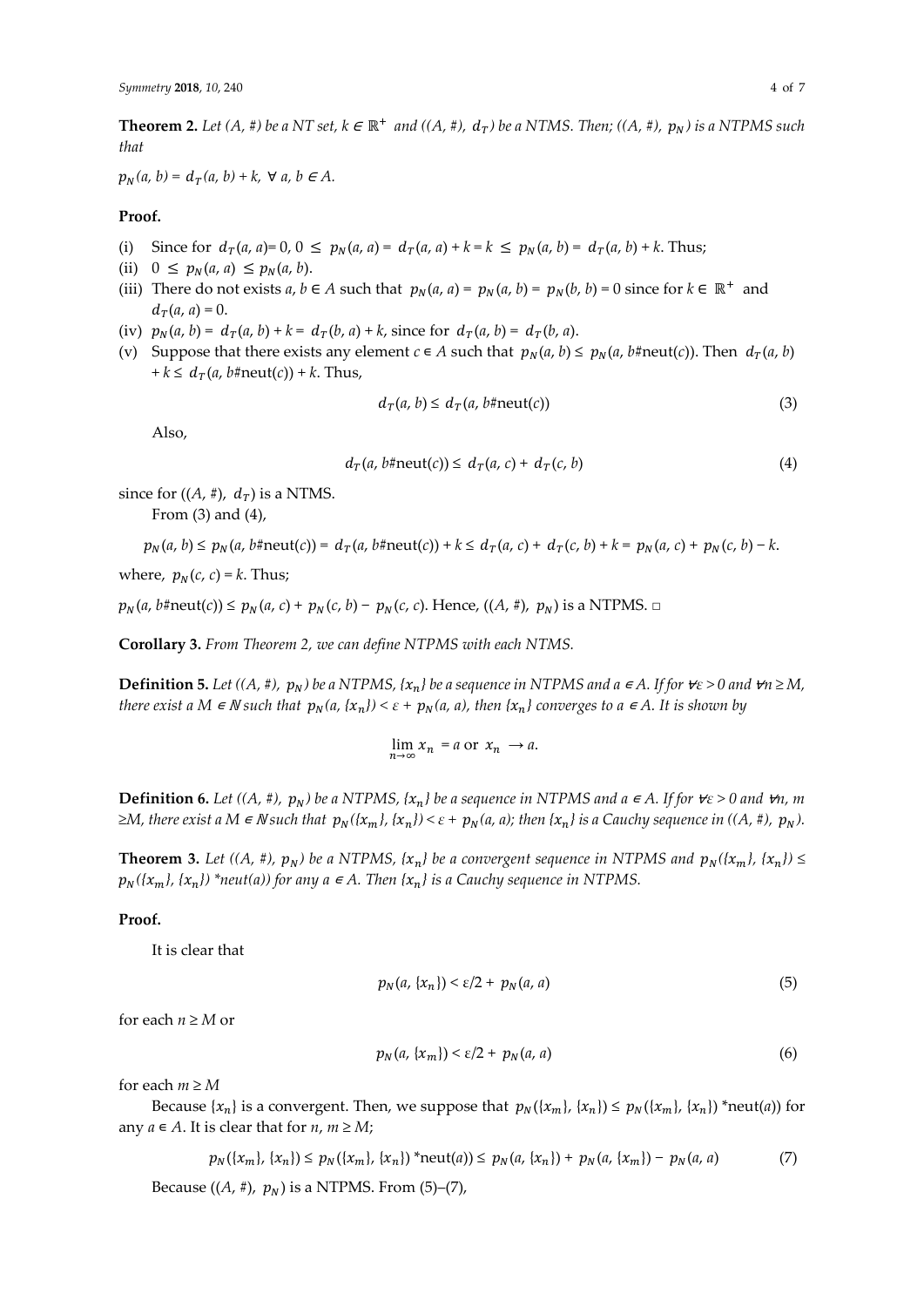$p_N({x_m}, {x_n}) < \varepsilon/2 + p_N(a, a) + \varepsilon/2 + p_N(a, a) - p_N(a, a) = \varepsilon + p_N(a, a)$ . Thus;  ${x_n}$  is a Cauchy sequence in  $((A, \#), p_N)$ .  $\Box$ 

**Definition 7.** Let  $((A, \#), p_N)$  be a NTPMS and  $\{x_n\}$  be a Cauchy sequence in NTPMS. If every  $\{x_n\}$  is *convergent in*  $((A, \#), p_N)$ , then  $((A, \#), p_N)$  is called a complete NTPMS.

**Definition 8.** Let  $((A, \#), p_N)$  be a NTPMS and m:  $A \rightarrow A$  be a map. If the map m and the NTPM  $p_N$  satisfy *the conditions given below, then m is called a contraction for*  $((A, \#), p_N)$ *.* 

- *(i) There exists any element*  $c \in A$  *such that*  $p_N(a, b) \leq p_N$  $(a, b^*neut(c))$ *;*  $\forall a, b \in A$ *.*
- *(ii) There exists k in* [0, 1) such that  $p_N(m(a), m(b)) \leq k$ .  $p_N(a, b)$ ;  $\forall a, b \in A$ .

**Example 2.** Let  $A = \{\emptyset, \{x\}, \{x, y\}\}\$ be a set and  $m(X)$  be cardinal of  $X \in A$ . Where, it is clear that  $X \cap X = X$ . *Thus, we give that neut*(*X*) = *X* and anti(*X*) = *X. So, (A, ∩) is a NTS. We give the function*  $p_N: A x A \to \mathbb{R}^+$   $\cup$ *(0)* such that  $p_N(X, Y) = max{2^{2-m(X)} - 1}$ ,  $2^{2-m(Y)} - 1$ *}. From Definition 4*,

*(i), (ii) and (iii) are apparent.*

*(iv)*  $p_N(X, \{x, y\}) = p_N(X, Y \cap \{x, y\})$  *since for* X,  $Y \in A$ . *Furthermore, it is clear that*  $max\{2^{2-m(X)} - 1, 2^{2-m(Y)} - 1\} \le max\{2^{2-m(X)} - 1, 2^{2-m(\{x,y\})} - 1\} + max\{2^{2-m(Z)} - 1, 2^{2-m(\{x,y\})} - 1\}$  $max{2^{2-m(\lbrace x,y \rbrace)}} - 1$ ,  $2^{2-m(\lbrace x,y \rbrace)} - 1$ , *Thus*,

 $p_N(X, Y \cap \{x, y\}) \leq p_N(X, \{x, y\}) + p_N(\{x, y\}, B) - p_N(\{x, y\}, \{x, y\})$ *. Furthermore, ((A, ∩),*  $p_N$ *) is a NTPMS.* 

*Let m:*  $A \rightarrow A$  *be a map such that*  $m(X) = \{$  ${x, y}, X = {x, y}$  ${x}$ ,  $X = \emptyset$  ${x, y}, X = {x}$ 

*For*  $k = 0, 2$ 

 $p_N(m(Q), m(Q)) = p_N({x}, {x}) = 1 \le 0, 2, p_N(Q, Q) = 1, 5$  $p_N(m(\emptyset), m({x})) = p_N({x}, {x}, y) = 1 \le 0, 2. p_N(\emptyset, {x}) = 1, 5$  $p_N(m(\emptyset), m({x, y})) = p_N({x}, {x, y}) = 1 \le 0, 2$ .  $p_N(\emptyset, {x, y}) = 1, 5$  $p_N(m({x}), m({x})) = p_N({x, y}, {x, y}) = 0 \le 0, 2, p_N({x}, {x}) = 0, 5$  $p_N(m({x}), m({x, y})) = p_N({x, y}, {x, y}) = 0 \le 0, 2. p_N({x}, {x, y}) = 0, 5$  $p_N(m(\{x, y\}), m(\{x, y\})) = p_N(\{x, y\}, \{x, y\}) = 0 \le 0, 2$ .  $p_N(\{x, y\}, \{x, y\}) = 0, 5$ *Thus, m is a contraction for*  $((A, \n\rho), p_N)$ 

**Theorem 4.** For each contraction m over a complete NTPMS  $((A, \#), p_N)$ , there exists a unique x in A such *that*  $x = m(x)$ *. Also,*  $p_N(x, x) = 0$ *.* 

#### **Proof.**

Let *m* be a contraction for  $((A, \#), p_N)$  complete NTPMS and  $x_n = m(x_{n-1})$  and  $x_0 \in A$  be a unique element. Also, we can take

$$
p_N(x_n, x_k) \le p_N(x_n, x_k^* \text{neut}(x_{n-1})) \tag{8}
$$

since for *m* is a contraction over  $((A, \#), p_N)$  complete NTPMS. Then,

 $p_N(x_2, x_1) = p_N(m(x_1), m(x_0)) \le c$ .  $p_N(x_1, x_0)$  and  $p_N(x_3, x_2) = p_N(m(x_2), m(x_1)) \leq c$ .  $p_N(x_2, x_1) \leq c^2$ .  $p_N(x_1, x_0)$ . From mathematical induction,  $n \geq m$ ;

 $p_N(x_{m+1}, x_m) = p_N(m(x_m), m(x_{m-1})) \le c. p_N(x_m, x_{m-1}) \le c^m. p_N(x_1, x_0)$ . Thus; from (8) and definition of NTPMS,

$$
p_N(x_n, x_m) \le p_N(x_n, x_m^* \text{neut}(x_{n-1})) \le p_N(x_n, x_{n-1}) + p_N(x_{n-1}, x_m) - p_N(x_{n-1}, x_{n-1})
$$
  
\n
$$
\le c^{n-1} \cdot p_N(x_1, x_0) + p_N(x_{n-1}, x_m) - p_N(x_{n-1}, x_{n-1})
$$
  
\n
$$
\le c^{n-1} \cdot p_N(x_1, x_0) + p_N(x_{n-1}, x_{n-2}) + \dots + p_N(x_m)
$$
  
\n
$$
x_{m-1} \le (c^{n-1} + c^{n-2} + \dots + c^{m-1} + c^m) \cdot p_N(x_1, x_0) -
$$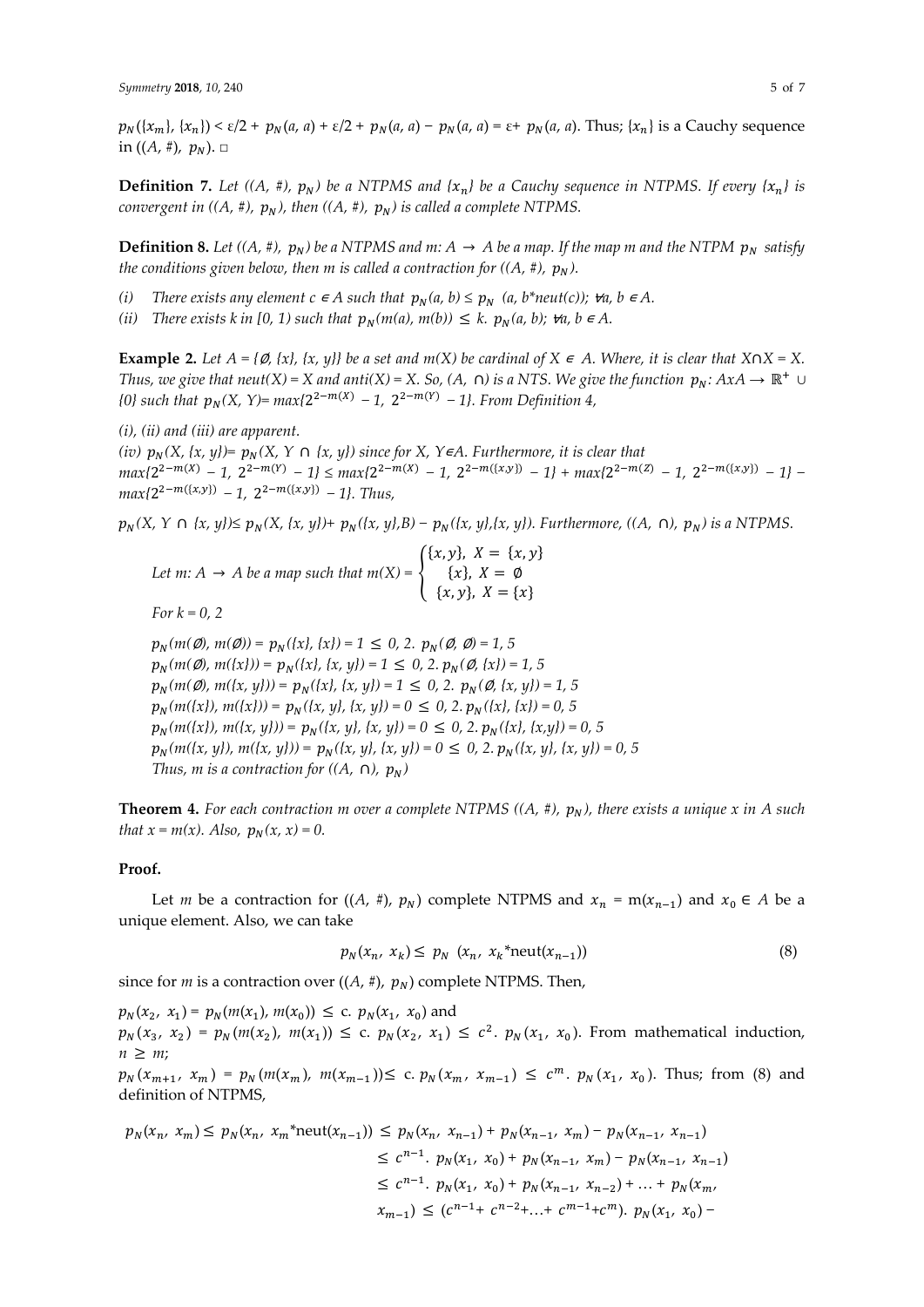$$
\sum_{i=m}^{n-1} p_N(x_i, x_i)
$$
\n
$$
\leq \sum_{i=m}^{n-1} c^i \cdot p_N(x_1, x_0) - \sum_{i=m}^{n-1} p_N(x_i, x_i)
$$
\n
$$
\leq \sum_{i=m}^{n-1} c^i \cdot p_N(x_1, x_0) + p_N(x_0, x_0)
$$
\n
$$
= \sum_{i=m}^{n-1} c^i \cdot p_N(x_1, x_0) + p_N(x_0, x_0) \text{ (For } n, m \to \infty)
$$
\n
$$
= \frac{c^m}{1-c} p_N(x_1, x_0) + p_N(x_0, x_0) \to p_N(x_0, x_0).
$$

Thus  $\{x_n\}$  is a cauchy sequence. Also  $\{x_n\}$  is convergent such that  $x_n \to x$ . Because  $((A, \#), p_N)$  is complete NTPMS. Thus;  $m(x_n) \to m(x)$  since for  $x_n = m(x_{n-1})$ ;  $m(x_n) = x_{n+1} \to x$ . Thus;  $m(x) = x$ . Suppose that  $m(x) = x$  or  $m(y) = y$  for  $x, y \in x_n$ . Where;

 $p_N(x, y) = p_N(m(x), m(y)) \le c$ .  $p_N(x, y)$ .  $p_N(x, y) > 0$ ,  $c \ge 1$  and it is a contradiction. Thus;  $p_N(x, y) =$  $p_N(x, x) = p_N(y, y) = 0$  and  $x = y$ . Therefore,  $p_N(x, x) = 0$ . □

## **4. Conclusions**

In this paper, we introduced NTPMS. We also show that both the classical metric and NTM are different from the NT partial metric. This NT notion has more features than the classical notion. We also introduced contraction for PMS and we give a fixed point theory for PMS in NT theory. So, we obtained a new structure for developing NT theory. Thus, researchers can arrive at nonlinear partial differential equations problem solutions in NT theory thanks to NTPMS and FPT for NTPMS.

**Author Contributions:** In this paper, each Author contributed equally. M.S. introduced NTPMS and provided examples. A.K. introduced contraction for NTPMS and provided examples. M.A.C. gave fixed point theory for NTPMS and organized the paper.

**Funding:** This research received no external funding.

**Conflicts of Interest:** The authors are not report a conflict of interest.

#### **References**

- 1. Smarandache, F. *Neutrosophy: Neutrosophic Probability, Set and Logic*; ProQuest Information & Learning: Ann Arbor, MI, USA, 1998; p. 105.
- 2. Zadeh, L.A. Fuzzy sets. *Inf. Control* **1965**, *8*, 338–353.
- 3. Atanassov, T.K. Intuitionistic fuzzy sets. *Fuzzy Sets Syst*. **1986**, *20*, 87–96.
- 4. Kandasamy, W.B.V.; Smarandache, F. *Some Neutrosophic Algebraic Structures and Neutrosophic N-Algebraic Structures*; Hexis: Phoenix, AZ, USA, 2006; p. 209.
- 5. Şahin, M.; Olgun, N.; Uluçay, V.; Kargın, A.; Smarandache, F. A new similarity measure based on falsity value between single valued neutrosophic sets based on the centroid points of transformed single valued neutrosophic numbers with applications to pattern recognition. *Neutrosophic Sets Syst.* **2017**, *15*, 31–48, doi:10.5281/zenodo570934.
- 6. Sahin, M.; Deli, I.; Ulucay, V. Similarity measure of bipolar neutrosophic sets and their application to multiple criteria decision making. *Neural Comput. Appl*. **2016**, *29*, 739–748, doi:10.1007/S00521.
- 7. Olgun, N.; Bal, M. Neutrosophic modules. *Neutrosophic Oper. Res.* **2017**, *2*, 181–192.
- 8. Şahin, M.; Uluçay, V.; Olgun, N.; Kilicman, A. On neutrosophic soft lattices. *Afr. Matematika* **2017**, *28*, 379– 388.
- 9. Uluçay, V.; Şahin, M.; Olgun, N. Soft normed ring. *SpringerPlus* **2016**, *5*, 1950.
- 10. Smarandache, F.; Ali, M. Neutrosophic triplet as extension of matter plasma, unmatter plasma and antimatter plasma. In Proceedings of the APS Gaseous Electronics Conference, Bochum, Germany, 10–14 October 2016.
- 11. Smarandache, F.; Ali, M. *The Neutrosophic Triplet Group and its Application to Physics*; Universidad National de Quilmes, Department of Science and Technology: Buenos Aires, Argentina, 2014.
- 12. Smarandache, F.; Ali, M. Neutrosophic triplet group. *Neural Comput. Appl.* **2016**, *29*, 595–601.
- 13. Smarandache, F.; Ali, M. Neutrosophic Triplet Field Used in Physical Applications, (Log Number: NWS17-2017-000061). In Proceedings of the 18th Annual Meeting of the APS Northwest Section, Pacific University, Forest Grove, OR, USA, 1–3 June 2017. Available online: http://meetings.aps.org/Meeting/NWS17/Session/D1.1 (accessed on 25 June 2018).